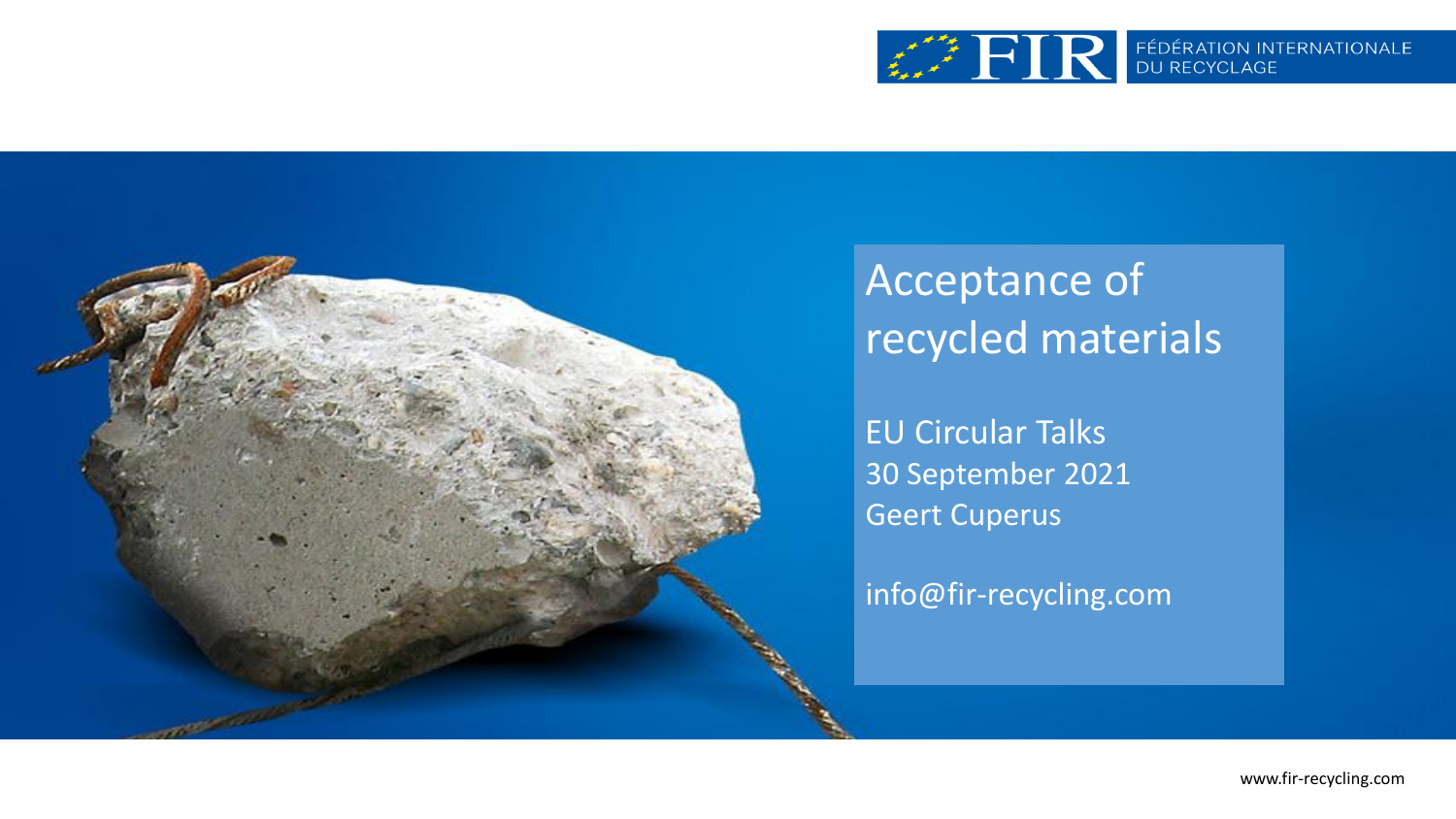

#### About FIR

- We represent the recycling industries of Construction & Demolition Waste and of Incinerator Bottom Ash
- Our members: national recycling associations and individual recycling companies
- Our aim is to achieve high quality recycling in Europe (and globally)
- Representation of SW, GER, NL, BEL, FR, ES, IT, IE, CH and Mexico



RECYCLAGE

Developing the recycling of **Construction & Demolition Waste** 

> A 10-step approach to achieve 70% recycling in **Member States**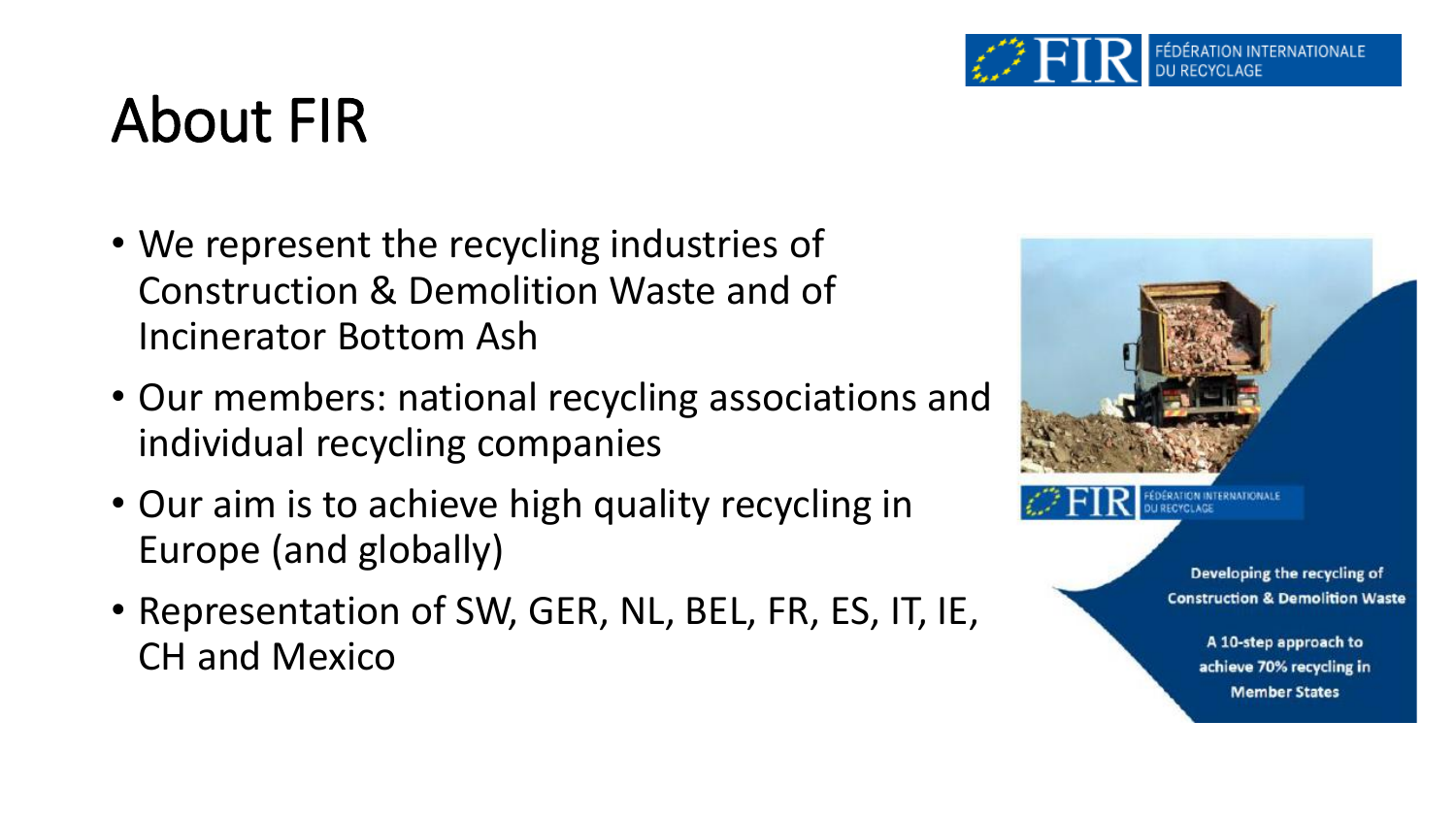

# Current status of recycling of C&DW

- No reliable statistics
- Only high quality recycling in some 4-5 Member States
- Several Member States catching up
- Recovery in many instances means: backfilling (acknowledged by EEA)
- Illegal dumping not unusual
- All issues discussed in frequent technical meetings of FIR

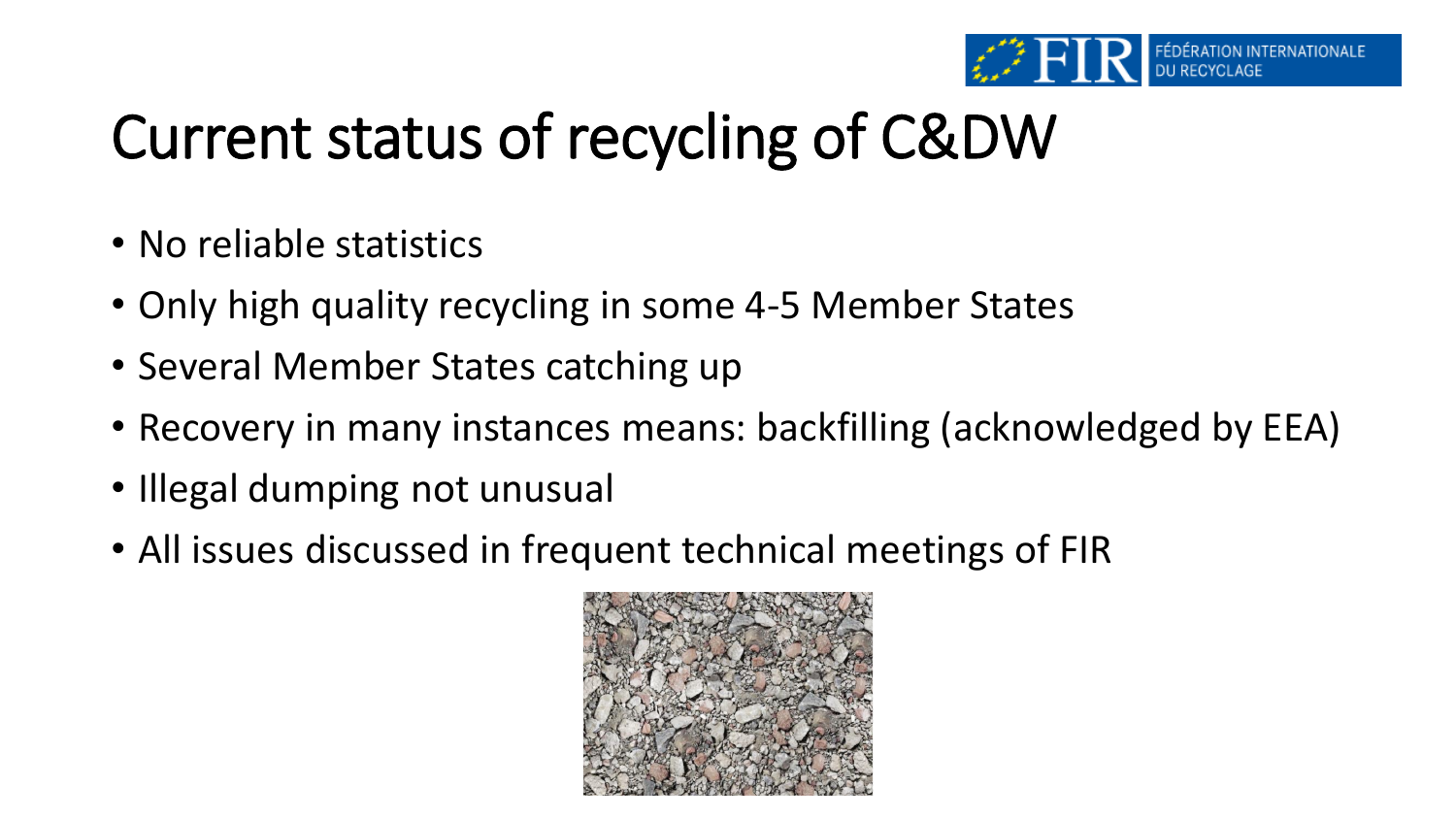

# This is achievable in all Member States

- Recycling of inert C&DW is not expensive
- Recycled aggregates are comparable to primary aggregates
- It is environmentally safe: leaching is negligible







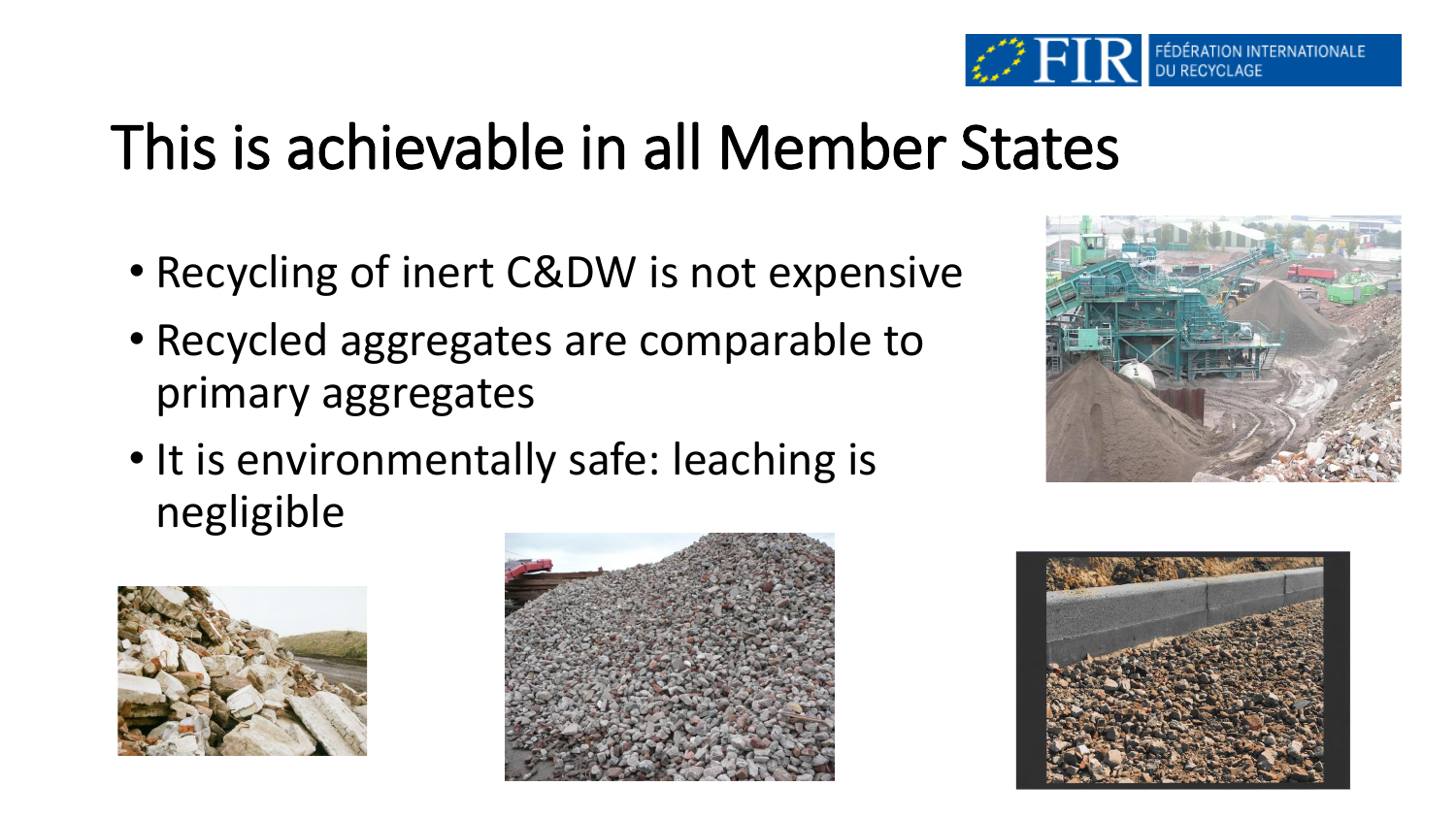

### Requirements for recycling



No illegal tipping Landfill ban Selective demolition

 $\rightarrow$  Proper and consistent legislation

Recycling plants Waste acceptance **Technical standards Quality Assurance** 

 $\rightarrow$  Producers must guarantee good quality

**Recognition of good** quality Product, not waste Prescribed use by authorities

> $\rightarrow$  Green Public Procurement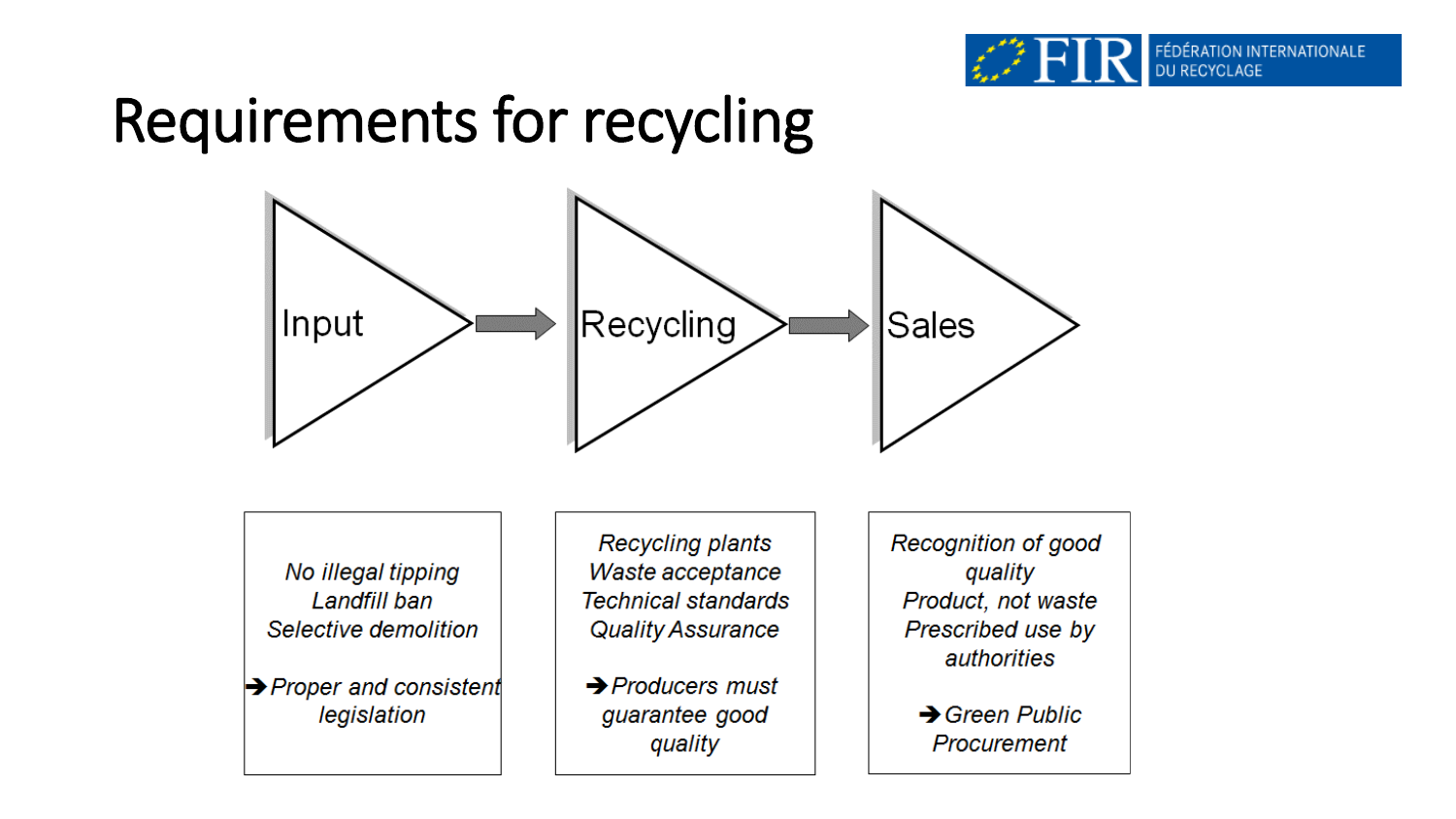

# About acceptance of recycled aggregates

- In a few MS good acceptance, due to integral framework of legislation, protocols, standards etc. for all steps, including for instance appropriate quality control, Quality Assurance and national framework for environmental testing
- And: willingness of public authorities
- Where recycling is developing:
	- The framework is not complete
	- Case by case decision, instead of national rules
	- Unfamiliarity, suspect material
	- Waste not allowed to be used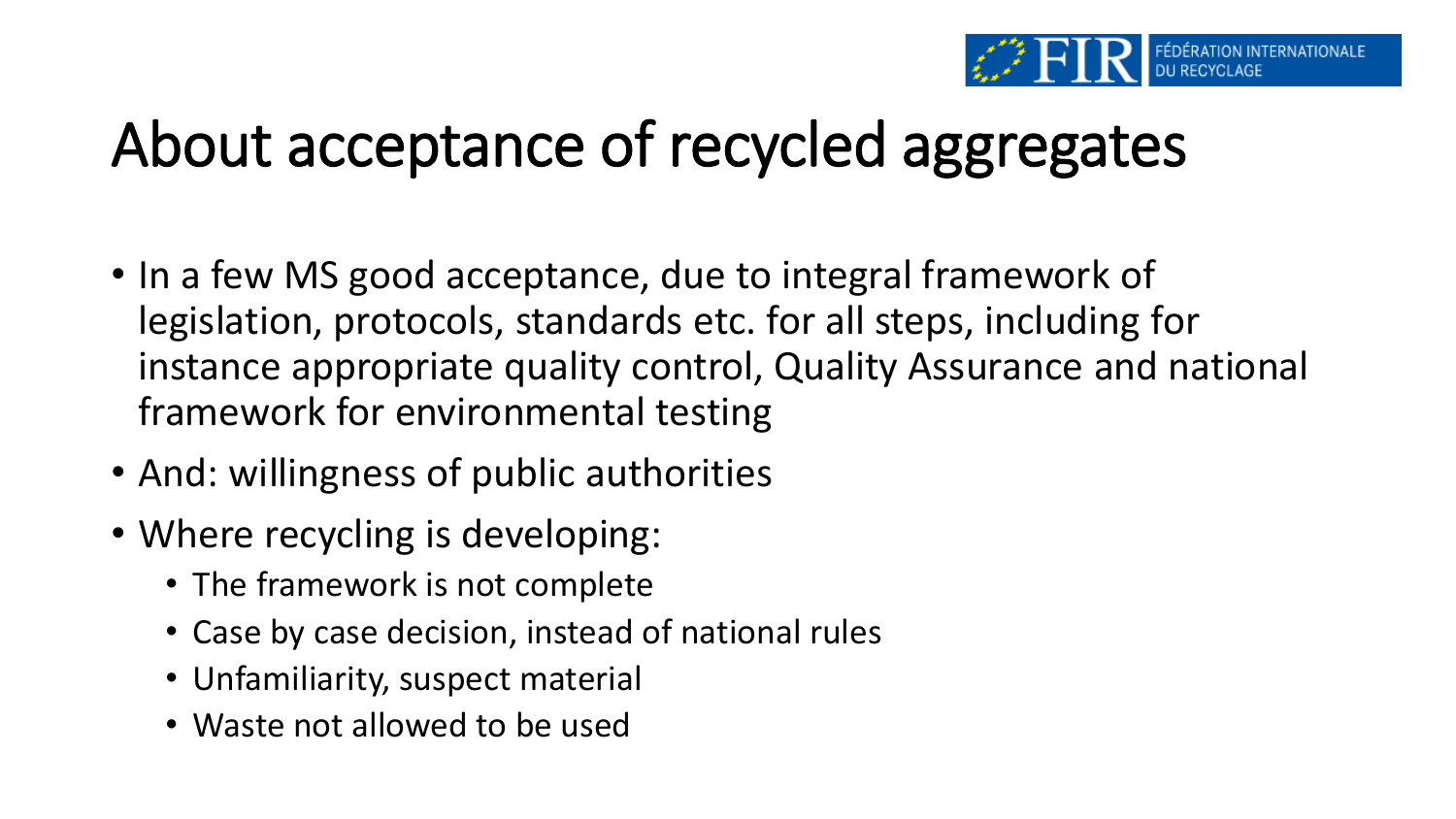### How to proceed

- Member States just to get on with it
	- Recycled aggregates are safe, there is no reason for doubt
	- Start using, perform pilots, convince yourself and prescribe
- End of waste criteria for recycled aggregates are prerequisite in many cases
- Accept the fact that zero asbestos is impossible (and there are ways to well manage it)
- Use existing experience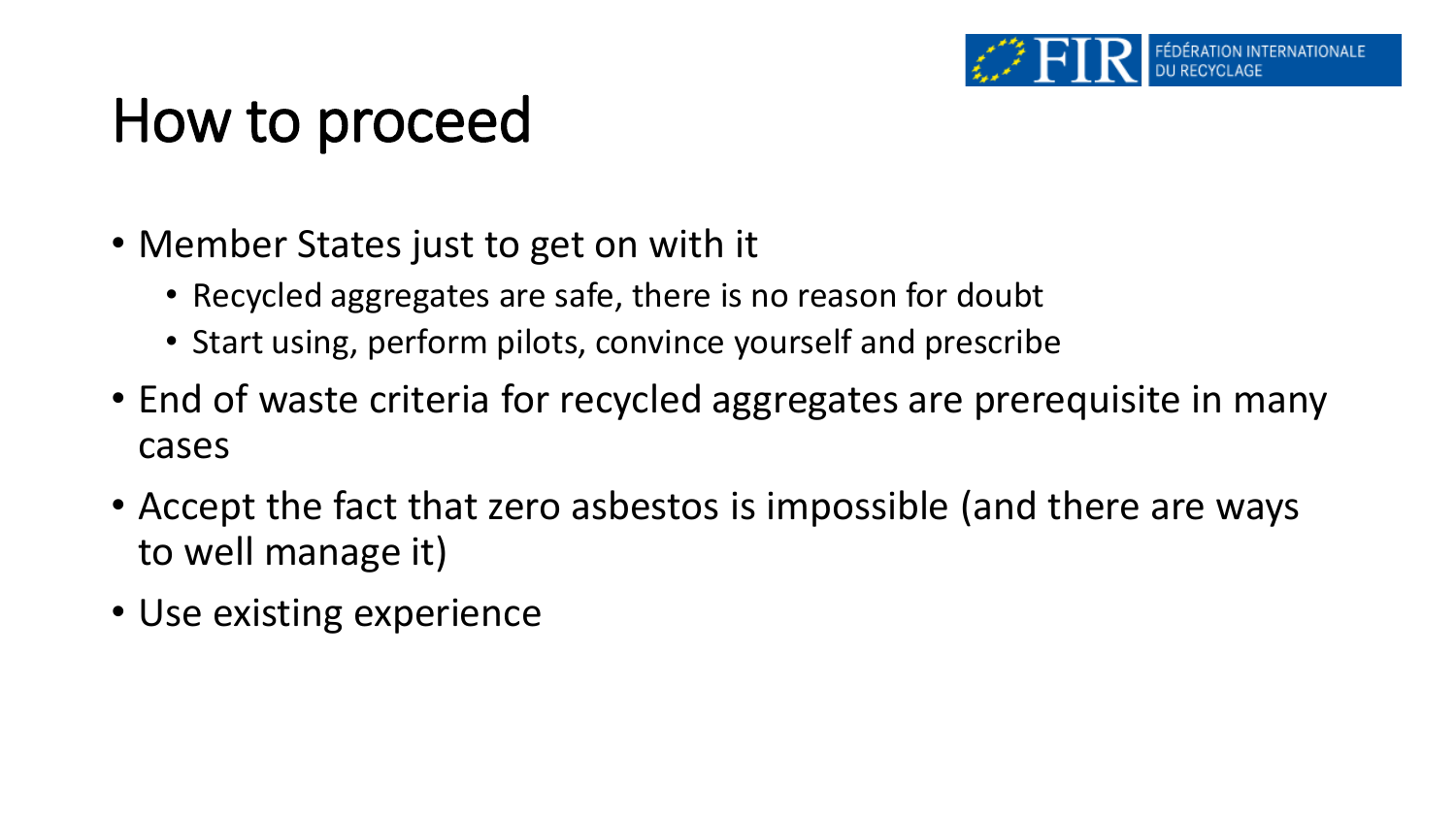

## Required at EU level

- Set a target for inert C&DW
- Develop EU end-of-waste criteria for recycled aggregates
- Ban landfilling of C&DW
- Acceptance on EU level concerning asbestos
- Recycled content (Ecodesign directive): include criteria for recycled aggregates and IBA aggregates